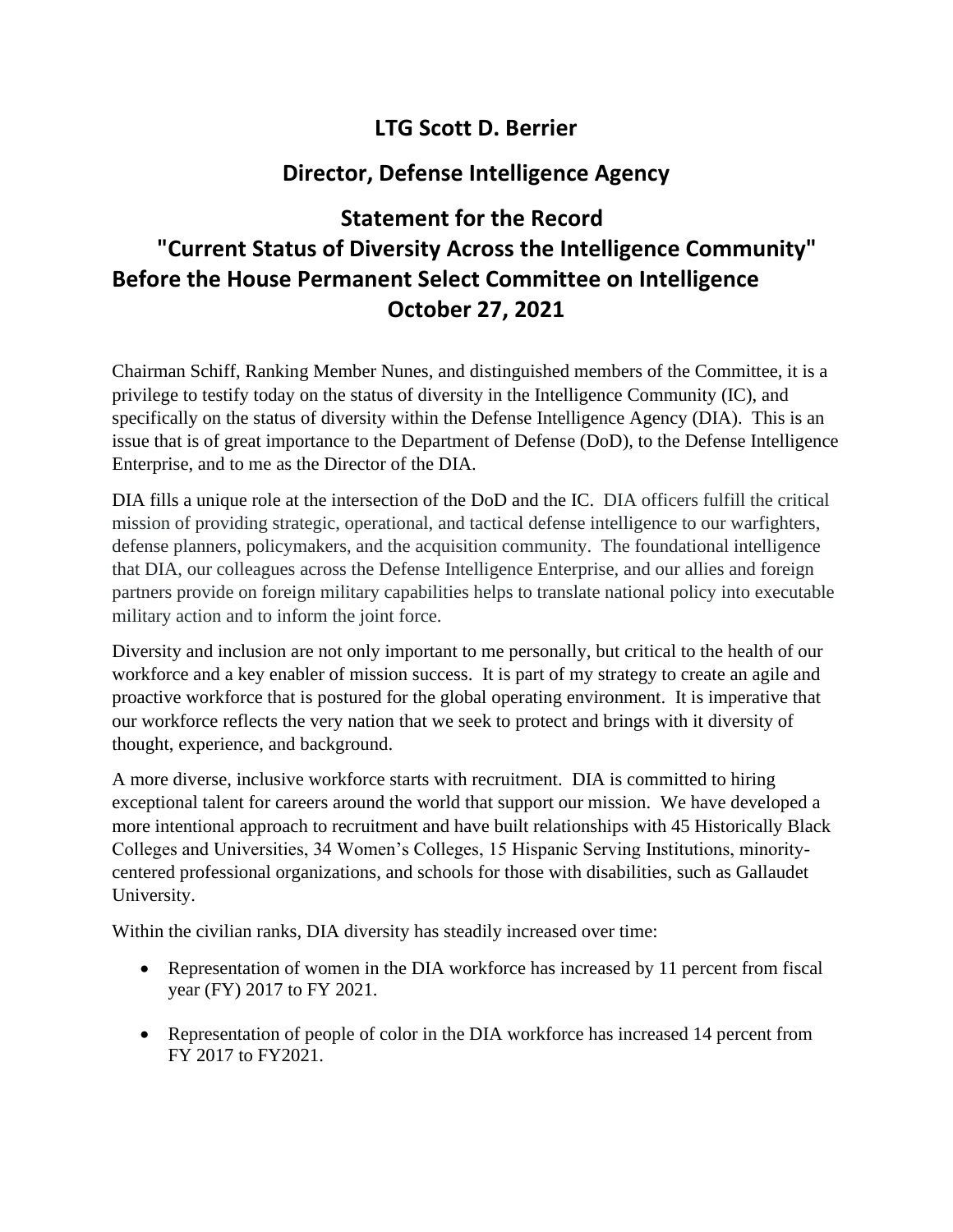• Representation of Persons with Disabilities in the DIA workforce has increased 2 percent from FY17 to FY21.

DIA has been working to become a more diverse, accessible, and inclusive agency through a variety of initiatives and changes to our human resource processes. We are making progress, but we know that recruitment efforts alone are not sufficient to sustain a diverse workforce; we have more work to do. Like our IC colleagues, we've found that retention and promotion of women and people of color in our workforce is where we need to do the most work.

Despite strong hiring numbers, women and people of color are concentrated in non-leadership and mission-enabling roles, with fewer at the senior ranks and in core analytic, collection, and science and technology missions. We are prioritizing support for training, education, and career broadening opportunities for our workforce, as well as taking steps to reduce bias in the promotion process.

This is necessary to keep our workforce challenged and engaged, to set them up for promotion, and to keep us competitive with the private sector and other U.S. government organizations. Talent development, a consistent theme in our annual workforce climate surveys, demonstrates leadership commitment to fostering an inclusive environment and creates the career paths necessary to create diverse applicant pools for senior level positions.

To help us understand our diversity profile, what is holding us back, and what we can do about it, DIA stood up a data working group in our Equal Opportunity (EO) office in 2019. EO inventoried and audited various data sources, studied trends over the last five years, and began conducting root cause analysis, which we have dubbed the Barrier analysis, and held focus groups to interpret the findings. We've also begun using our EO office to not only ensure compliance with the law, but to proactively promote education, outreach, recognition, and appreciation of how workplace diversity and inclusion is not only imperative for mission success, but the right thing to do.

As such, DIA has resourced its EO office to reflect the priority we are placing on recruiting and retaining an exceptional and diverse workforce. We have 45 officers committed to designing and implementing a comprehensive training program for supervisors and employees, conducting an agency barrier analysis, designing and implementing a new Diversity and Inclusion Strategy, conducting focus groups, surveys, outreach, data analysis, and research on historic and current Diversity and Inclusion-related trends.

We have engaged a small, minority-owned business to conduct a data-driven management approach to diversity and to provide data analytics and visualization training to EO staff. We have also added eight new positions to the EO office to support outreach and training efforts, as well as to improve the timeliness of investigations. It is my intent that DIA's data-driven approach to diversity and inclusion will be incorporated into our long-term Strategic Diversity Implementation Plan.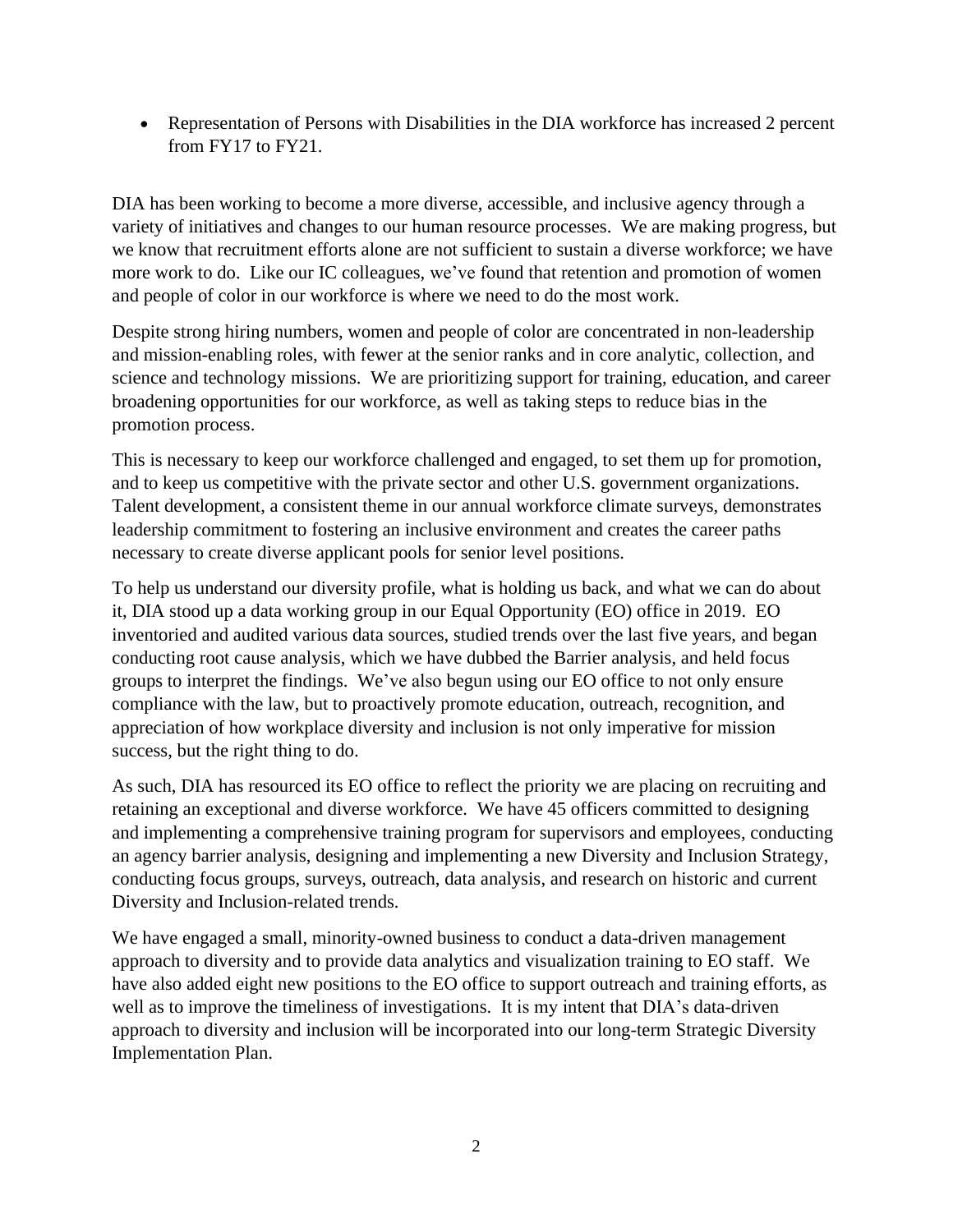While we don't have all the answers we would like, we are committed to focusing on the obstacles to progress and developing long-lasting solutions that drive change. In recent years, we have:

- Broadened the diversity requirements of promotion and hiring panels to counter potential bias in these processes;
- Removed gender pronouns in officer appraisals and promotion applications to facilitate more anonymized selection processes;
- Instituted mandatory EO, ethics, and unconscious bias training for supervisors and employees involved in hiring and promotions;
- Offered training and coaching to our officers on writing promotion packages and conducting mock interviews;
- Prepared diversity profiles for each DIA element so leaders have greater insight into their organizations;
- Actively partnered with affinity groups to enhance understanding of challenges experienced by segments of the workforce; and
- Led the IC in establishing an Information Technology Accessibility Office to proactively prepare for and respond to special IT access requests;
- Organized disability groups to ensure immediate attention is given to any policy, funding, or facilities issue that negatively impact employees with disabilities.

An essential component of how I've asked the agency to approach this effort is to build in accountability. DIA's most senior leaders—especially myself—are taking personal responsibility for this effort. The agency is including diversity and inclusion as one of the performance measures for all senior executives. We are also closely watching DIA's progress and effectiveness, including through implementation of Executive Order 14035 requirements on Diversity, Equity, Inclusion, and Accessibility in the Federal Workforce. We are actively linking data to outcomes so we can identify the barriers that prevent the agency from progress. In order to create a workplace climate where all team members are safe from discrimination, abuse, sexual assault and harassment I have enacted a 'Duty to Act' pledge for all DIA managers, supervisors and senior leaders. This pledge serves to ensure that all leaders understand their responsibility to act on allegations of wrongdoing brought to their attention.

In addition to the work we are doing within, DIA is working with our IC and DoD colleagues. In concert with the IC Equal Employment Opportunity and Diversity Office, DIA is helping develop and implement an educational campaign to spark and drive a community-wide effort to foster an inclusive, welcoming environment for all IC officers to advance mission success. The IC Small Steps Campaign is designed to facilitate cooperation and collaboration through common themes and messaging that promote equitable management and workplace practices. As a part of this effort, DIA has designed a program spotlighting Science, Technology,